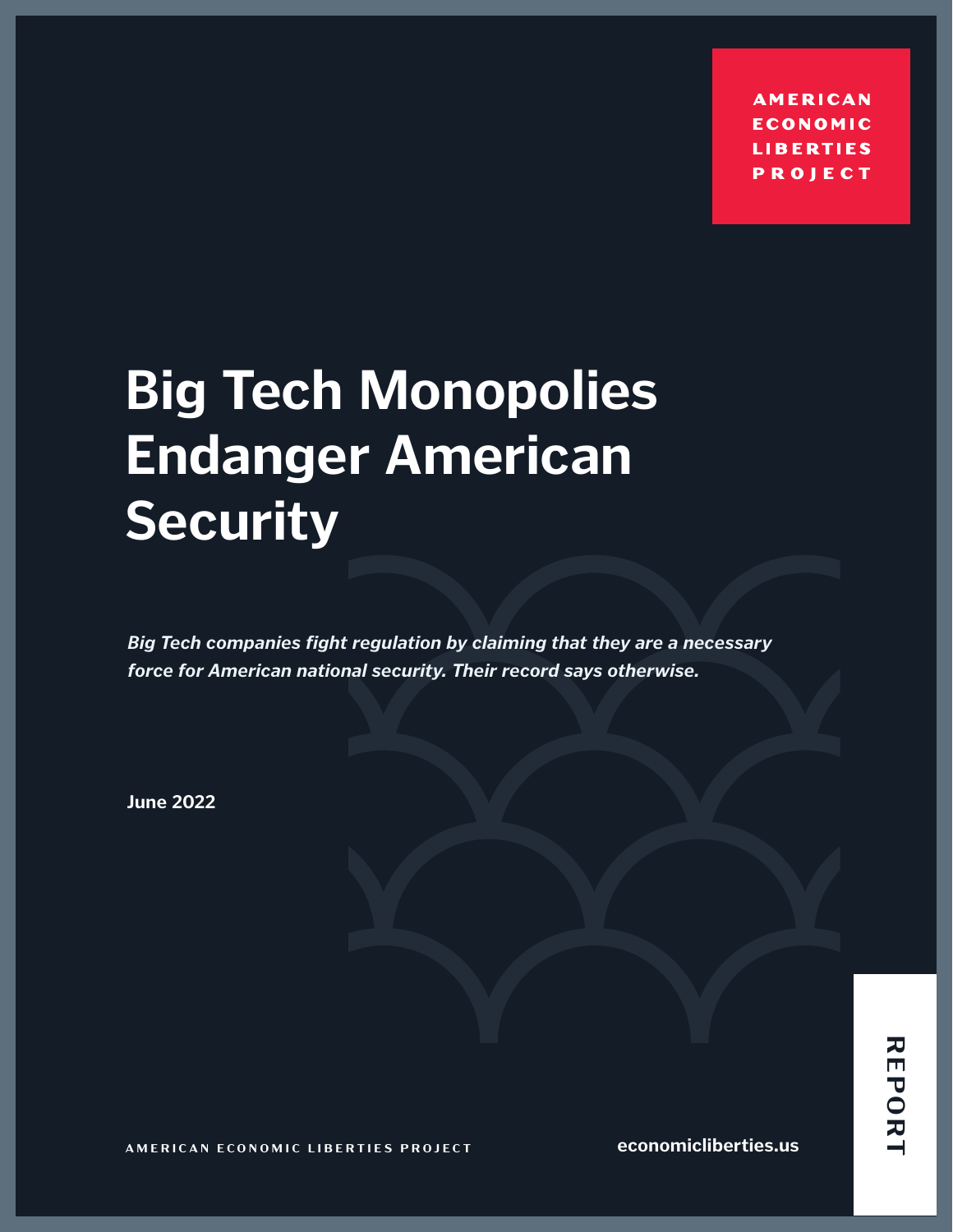### **INTRODUCTION**

Large technology companies often claim that they are an essential bulwark of our national security, and that breaking them up or even regulating them would pose a major risk for our national security and digital privacy. During a congressional hearing in 2018 where he was grilled on data privacy abuse, Facebook CEO Mark Zuckerberg's notes included the line "US tech companies key asset for America; break up strengthens Chinese companies." One year later, Facebook COO Sheryl Sandberg repeated the line on CNBC, and former Google CEO Eric Schmidt echoed the same argument about his company, saying that regulating Google would hand China a competitive advantage in tech. Last year, a group of former defense and intelligence officials repeated their talking points, urging congress to not pass antitrust legislation. They left out that they all had financial ties to the Big Tech firms.

These claims, a transparent attempt to avoid regulation and antitrust action, rest on faulty assumptions: that big tech monopolies protect – rather than undermine – America's national security, that monopolies foster innovation instead of stifling it, and that Big Tech monopolies facilitate American security better than fair and competitive markets would. However, the recent behavior of these Big Tech monopolies shows that they routinely undermine American national security in service of their profit margins, and they aid in the technological and military innovations of foreign adversaries. Promoting them as "national champions" and shielding them from antitrust action is itself a threat to our national security.

When it conflicts with their durable profit margins and monopoly power, Google, Facebook, Amazon, Microsoft, and Apple have repeatedly endangered American national security interests to protect their bottom line. Big Tech monopolies have a consistent history of complying with and supporting the antidemocratic actions of authoritarian states like Russia and China, transferring important next-generation technological capabilities to overseas firms with deep ties to foreign governments and militaries. In many cases, these firms are either failing or refusing to protect the security of the United States and American citizens who use their services.

Here we show how Apple, Google, Facebook, Amazon, and Microsoft have repeatedly demonstrated that they are not here to strengthen U.S. national security or advance the public interest, but to maintain their monopolies over technology markets. Antitrust action against these firms is the best and only way to promote U.S. national security and safeguard U.S. sovereignty.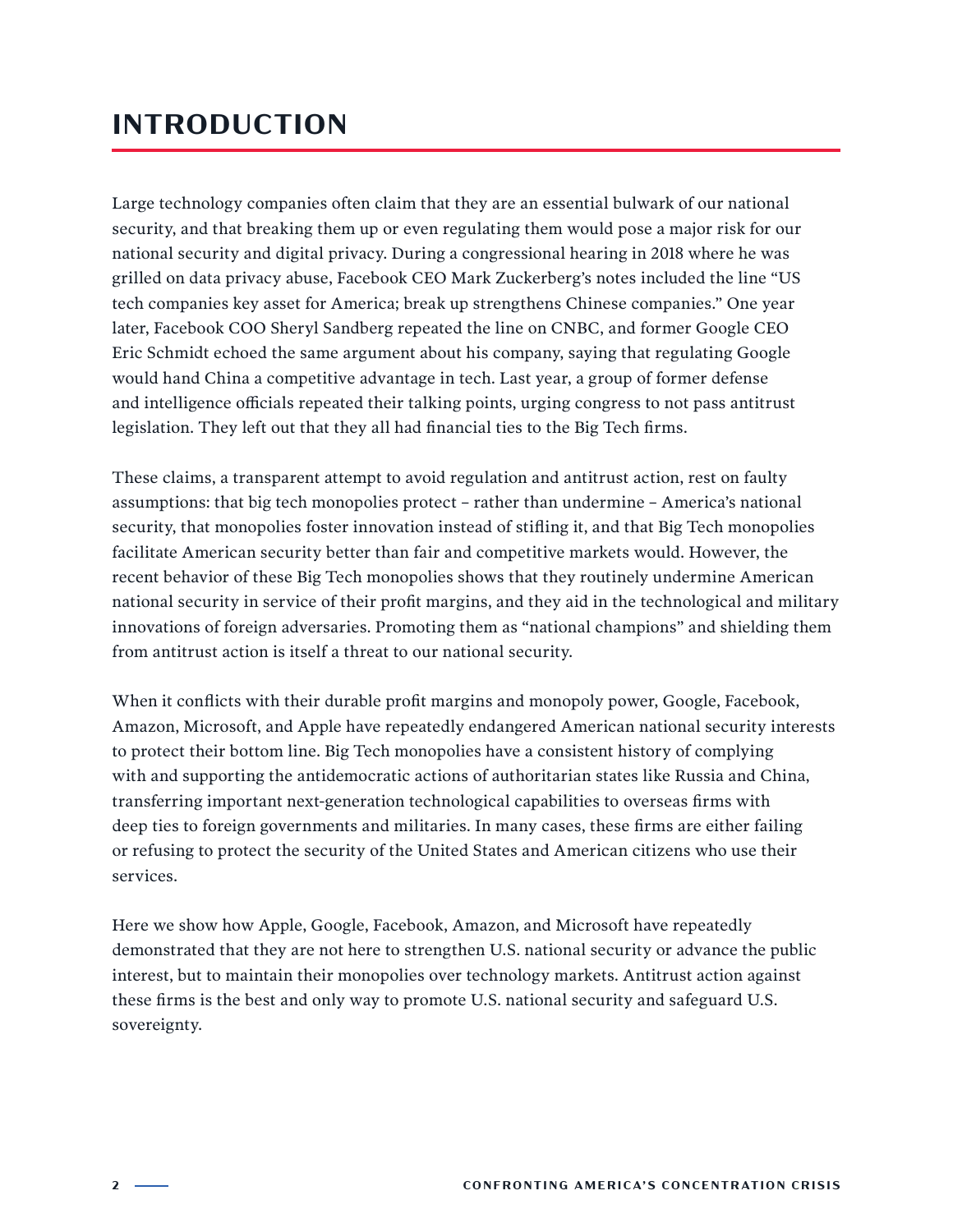## **Apple**

- In 2016, Apple CEO Tim Cook *[caved](https://www.theinformation.com/articles/facing-hostile-chinese-authorities-apple-ceo-signed-275-billion-deal-with-them?rc=gwgv4s)* to Chinese government pressure and signed a secret \$275bn deal that ensured Chinese regulators gave Apple special treatment. The deal committed Apple to using more Chinese technology in its products, sharing research with Chinese universities, and directly investing in Chinese tech firms to help them vanquish US competitors.
- Apple *[has transferred](https://www.theinformation.com/articles/how-apple-grew-closer-to-china-by-turning-little-foxconn-into-a-national-champion?rc=gwgv4s)* priceless technological knowledge to Luxshare and other Chinese firms, detailing how to build its products.
- In 2018, Apple *[explicitly asked](https://www.buzzfeednews.com/article/alexkantrowitz/apple-china-tv-protesters-hong-kong-tim-cook)* creators of TV content on Apple TV not to criticize China. SVP of Internet Software and Services Eddy Cue told showrunners to "avoid portraying China in a poor light."
- Apple is currently *[considering](https://www.bloomberg.com/news/articles/2022-03-31/apple-said-to-weigh-more-memory-chip-suppliers-including-china?cmpid=BBD033122_OUS&utm_medium=email&utm_source=newsletter&utm_term=220331&utm_campaign=openamericas&sref=q0qR8k34)* awarding a computer memory chipmaking contract to Yangtze, a Chinese state-affiliated company playing what Beijing believes to be a critical role in its state-backed tech markets.
- Apple has *[repeatedly](https://www.cnbc.com/2016/03/29/apple-vs-fbi-all-you-need-to-know.html) [refused](https://www.cnbc.com/2020/01/14/apple-refuses-barr-request-to-unlock-pensacola-shooters-iphones.html)* to allow law enforcement to access criminals' devices, inhibiting active investigations and making it more difficult for law enforcement to stop terrorist attacks and solve crimes.
- In September of 2021, Apple and Google *[removed](https://www.google.com/search?q=o+In+September%2C+Apple+and+Google+removed+a+voting+app+created+by+the+Russian+political+opposition+leader+after+pressure+from+the+Russian+government&oq=o%09In+September%2C+Apple+and+Google+removed+a+voting+app+created+by+the+Russian+political+opposition+leader+after+pressure+from+the+Russian+government&aqs=chrome..69i57j69i64.242j0j7&sourceid=chrome&ie=UTF-8)* a voting app created by the Russian political opposition leader after pressure from the Russian government.
- Apple's App Store is *[lush with multimillion dollar scams](https://www.theverge.com/2021/4/21/22385859/apple-app-store-scams-fraud-review-enforcement-top-grossing-kosta-eleftheriou)* on its users, and the company is either uninterested or incompetent in stopping it. This undercuts the company's *[loud protests](https://www.businessinsider.com/tim-cook-apple-antitrust-regulators-app-store-sideloading-2022-4)*  at the supposed "security risks" of allowing competition to its App Store.
- In 2020, Apple was *[lobbying](https://www.washingtonpost.com/technology/2020/11/20/apple-uighur/)* on behalf of forced labor in China, attempting to weaken the Uyghur Forced Labor Prevention Act.
- In 2021, 7 Apple suppliers in China were *[found](https://www.theinformation.com/articles/seven-apple-suppliers-accused-of-using-forced-labor-from-xinjiang?rc=gwgv4s)* to have participated in labor programs suspected of using Uyghur forced labor, including Lens Technology, one of Apple's longestrunning and highest-profile suppliers – which also supplies Amazon and Tesla.
- Apple Maps' inaccurate territorial distinctions has *[imperiled](https://www.axios.com/jose-andres-beef-apple-maps-8f47a198-b153-49fd-9e49-7b1ca822e8fb.html?utm_source=twitter&utm_medium=social&utm_campaign=editorial&utm_content=technology-apple)* the safety of American citizens by sending them into Russian territory during the Ukraine War.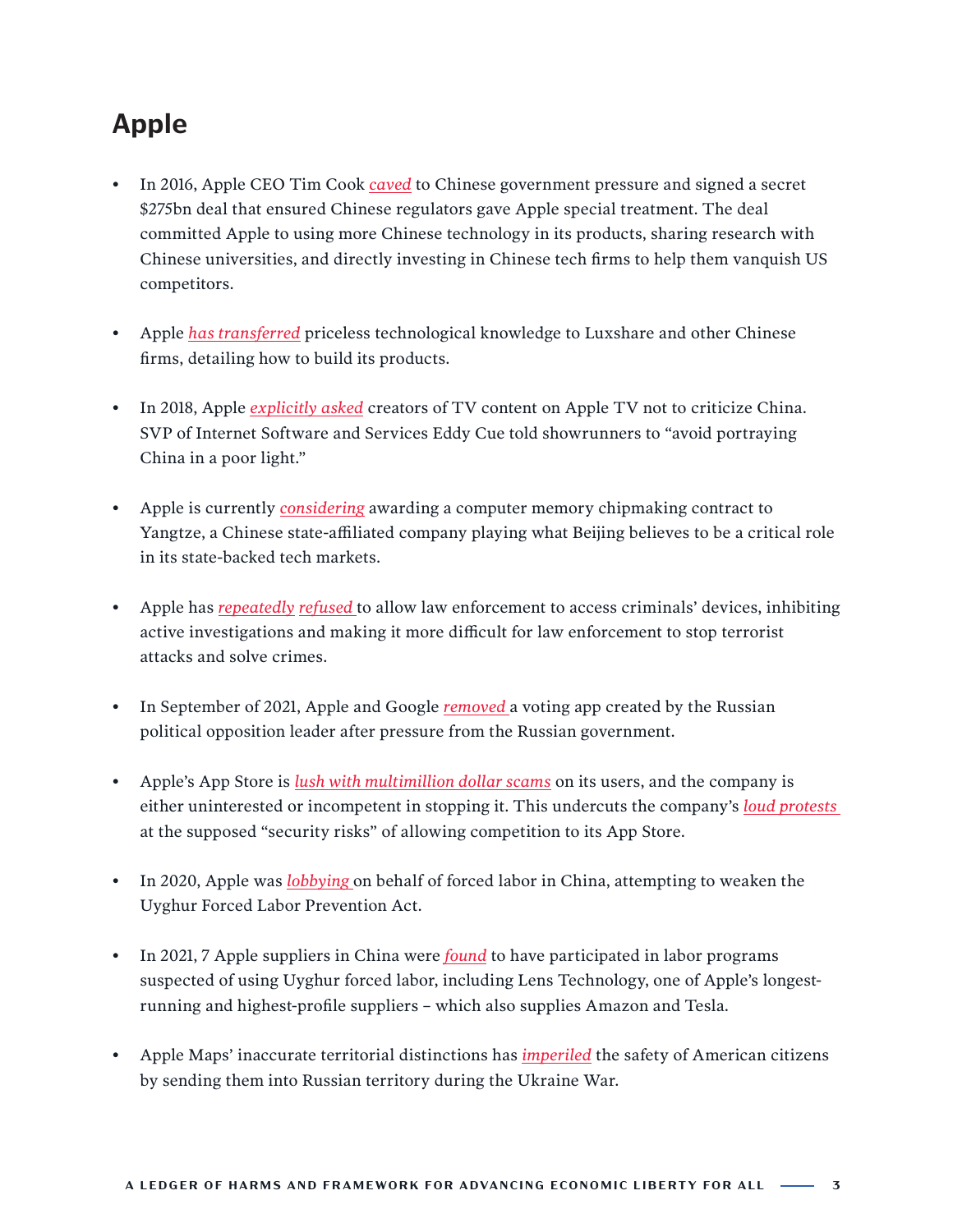• In 2021, Apple *[handed over](https://www.bloomberg.com/news/articles/2022-03-30/apple-meta-gave-user-data-to-hackers-who-forged-legal-requests?sref=q0qR8k34)* user data to hackers impersonating law enforcement officials who sent forged data requests.

#### **Google**

- In 2018, Google *[abandoned](https://www.bloomberg.com/news/articles/2022-03-30/apple-meta-gave-user-data-to-hackers-who-forged-legal-requests?sref=q0qR8k34)* a contract to deliver the Pentagon drone AI technology, leaving the DOD with no alternative supplier.
- In 2017 to 2018, Google secretly worked with the Chinese government to *[develop](https://theintercept.com/2018/08/01/google-china-search-engine-censorship/)* a censored version of its search engine that would allow invasive surveillance of its citizens.
- Google is one of multiple Big Tech firms recruited to help the Chinese government build out its surveillance apparatus. A nonprofit led by Google and IBM executives *[helped advance](https://theintercept.com/2019/07/11/china-surveillance-google-ibm-semptian/)*  the data-processing abilities of Semptian, a Chinese government-linked firm that serves the Chinese government's surveillance apparatus.
- In December 2017, Google *[established](https://www.theverge.com/2017/12/13/16771134/google-ai-lab-china-research-center)* an "AI China Center," devoting several hundred engineers to the advancement of China's AI industry capacity mere months after Xi Jinping passed a resolution allowing him to remain in power for life.
- Fitbit, now acquired by Google, *[facilitated](https://www.washingtonpost.com/world/a-map-showing-the-users-of-fitness-devices-lets-the-world-see-where-us-soldiers-are-and-what-they-are-doing/2018/01/28/86915662-0441-11e8-aa61-f3391373867e_story.html)* the location leaks of U.S. military personnel worldwide, including detailed information on their movements around military bases.
- In 2020, after being acquired by Google, defense industry contributor Boston Dynamics *[backed out](https://www.military.com/daily-news/2014/11/10/army-robotics-researchers-look-far-into-the-future.html)* of a Pentagon-backed tech collaborative alliance that worked on robotic solutions to military projects, setting the organization back years. Google sold Boston Dynamics to a foreign company in 2021.
- Google, along with Facebook, Apple, and other Big Tech firms, *[have been giving sensitive](https://www.bloomberg.com/news/articles/2022-04-26/tech-giants-duped-by-forged-requests-in-sexual-extortion-scheme?sref=q0qR8k34)  [personal information](https://www.bloomberg.com/news/articles/2022-04-26/tech-giants-duped-by-forged-requests-in-sexual-extortion-scheme?sref=q0qR8k34)* to malicious actors who use it to advance sexual extortion schemes targeting women and minors.

### **Facebook**

• Facebook *[promoted and profited](https://www.cnbc.com/2017/11/14/facebook-full-of-illegal-opioids.html)* from advertisements peddling illegal opioids, throughout the opioid epidemic. The ads remained on Facebook for months after an NBC News investigation, and weeks after U.S. officials declared opioid addiction a public health crisis.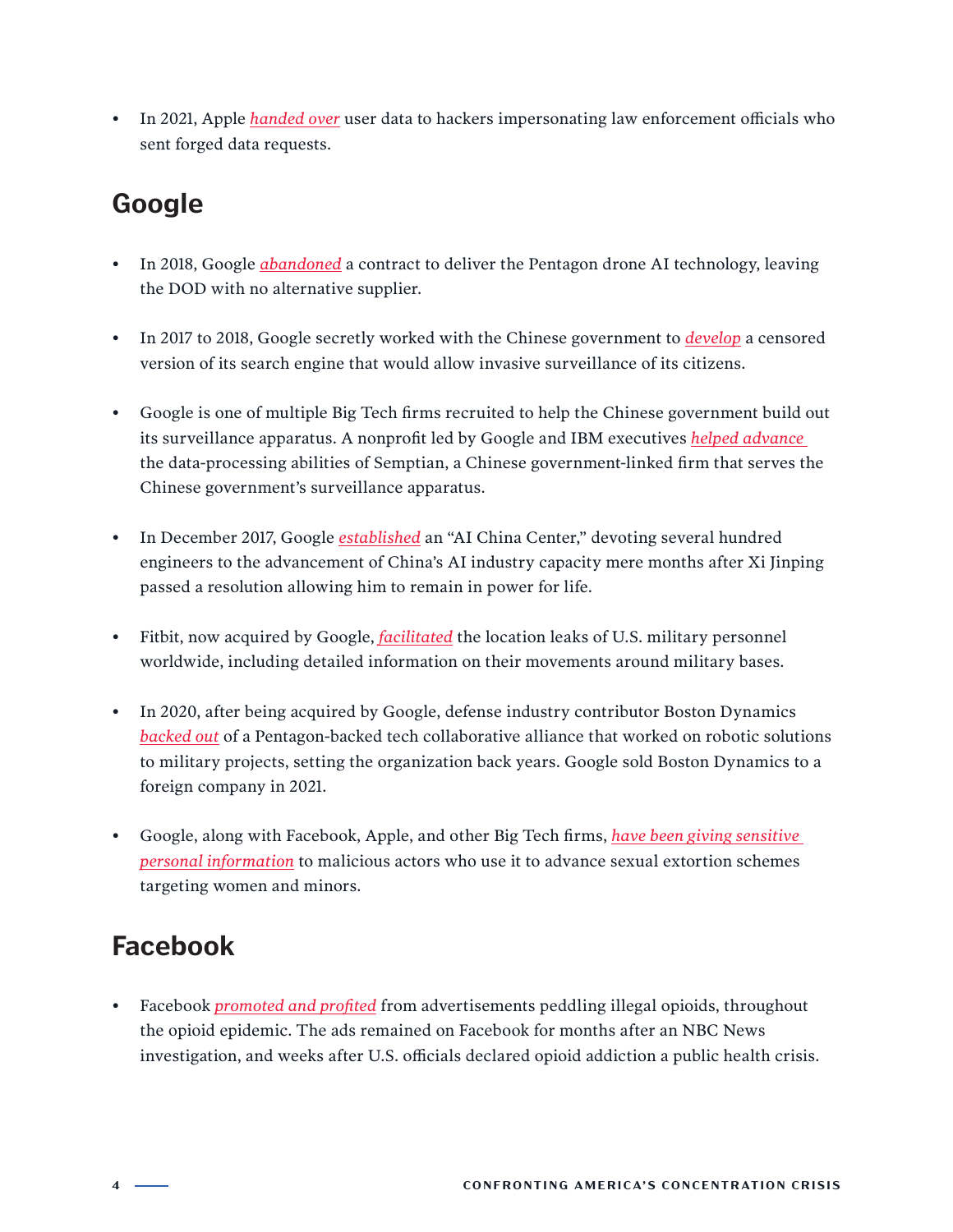- Facebook *[regularly exposes minors](https://www.nytimes.com/2022/05/19/health/pills-fentanyl-social-media.html)* to active drug dealers, which has led youth drug deaths to soar from fentanyl-tainted pills that minors obtain through social media.
- Like Apple, Facebook *[handed over](https://www.bloomberg.com/news/articles/2022-03-30/apple-meta-gave-user-data-to-hackers-who-forged-legal-requests?sref=q0qR8k34)* user data to hackers impersonating law enforcement officials who sent forged data requests.
- Multiple recent Facebook *[data breaches](https://firewalltimes.com/facebook-data-breach-timeline/)* have released the vulnerable personal data of billions of users, including hundreds of millions of Americans. Americans' personal information has ended up on black markets to be resold for further criminal activity.
- Mark Zuckerberg has personally cozied up to Chinese authoritarianism for profit in numerous ways, including *[writing a blurb](https://www.amazon.com/Xi-Jinping-Governance-English-Language/dp/1602204098)* for Xi's book, *[distributing Chinese state propaganda](https://qz.com/308023/facebook-is-making-employees-read-chinese-propaganda-to-impress-beijing/amp/)* to his employees, and even *[asking](https://www.nytimes.com/2015/10/27/technology/facebook-zuckerberg-china-speech-tsinghua.html)* Xi to name his child.
- Facebook *[developed censoring tools](https://www.nytimes.com/2016/11/22/technology/facebook-censorship-tool-china.html)* to help the Chinese government curb free speech online.
- Despite extracting reams of personal and private data from users, Facebook has "no idea where all of its user data goes, or what it's doing with it," *[according to](https://www.vice.com/en/article/akvmke/facebook-doesnt-know-what-it-does-with-your-data-or-where-it-goes)* its own engineers.
- Facebook platforms organized crime, *[including violent drug cartels](https://foreignpolicy.com/2020/12/15/latin-american-drug-cartels-instagram-facebook-tiktok-social-media-crime/)* that utilize its applications as a marketing service, marketplace, and target-selecting database, all in one.
- Facebook *[regularly helps](https://www.nytimes.com/2019/07/28/technology/facebook-military-scam.html)* scammers impersonate U.S. soldiers, and does nothing to stop it.
- Facebook is a breeding ground for identity theft, *[including](https://www.cbsnews.com/news/a-growing-problem-for-facebook-users-identity-scams/)* the identities of sitting U.S. Congressmembers. Identity theft scams on Facebook drain hundreds of millions of dollars from Americans' bank accounts yearly.
- Facebook far has *[refused](https://www.ft.com/content/49c7069f-3f39-4eb5-bab1-4d1edb98ba8a)* a widespread takedown of Russian state accounts spreading misinformation about the war in Ukraine, *[changing its policie](https://www.nytimes.com/2022/03/30/technology/ukraine-russia-facebook-instagram.html)*s based on convenience and flipflopping on enforcement. Facebook also launched a political advocacy group that *[exploited](https://responsiblestatecraft.org/2022/04/07/how-facebook-and-weapons-industry-are-profiting-from-the-ukraine-war/)*  the Russian invasion of Ukraine to parrot its parent company's anti-regulatory agenda.
- Facebook *[enables](https://www.nytimes.com/2018/02/23/technology/trolls-step-ahead-facebook-youtube-florida-shooting.html)* and profits from the harassment of victims of horrific shootings and other violent crimes, contributing to false claims that the events were staged.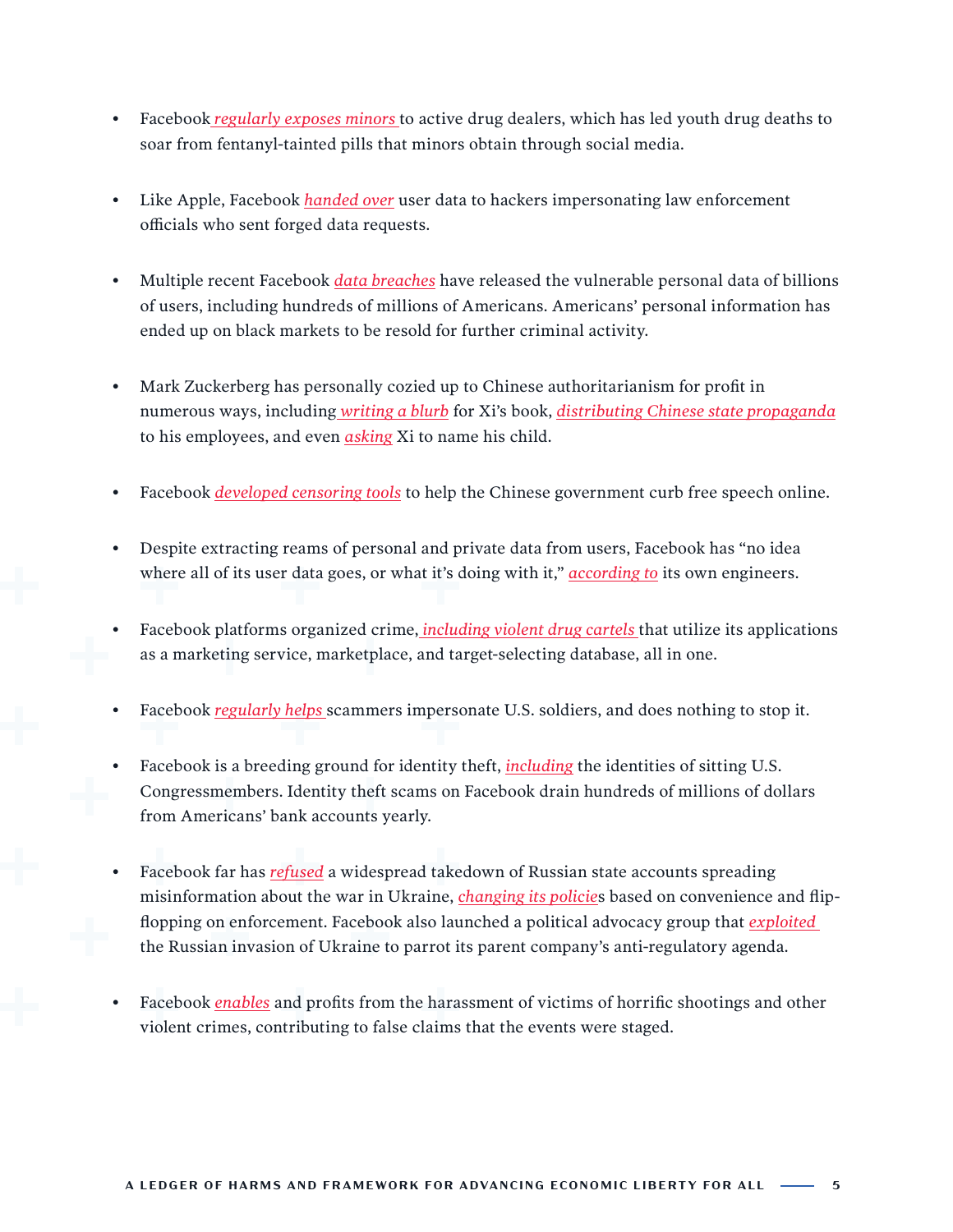#### **Amazon**

- Amazon *[purchases](https://www.latimes.com/business/technology/story/2021-02-10/senators-amazon-dahua-inquiry-uighurs-rubio-menendez)* worker-surveillance cameras from Chinese companies complicit in human rights abuse.
- Amazon *[operates](https://horizonindex.com/research/reports)* cloud technology centers in China that bring Amazon into direct contact with Chinese government, military, and surveillance entities, helping advance the Chinese military-civil fusion program.
- Even as Amazon CEO and former AWS chief Andy Jassy argues that the Chinese AI developments put U.S. tech innovation leadership at risk, Amazon *[continues to hire](https://www.protocol.com/enterprise/aws-microsoft-china-ai-cloud)* AI and machine-learning experts to work on "highly visible, high impact" projects for Chinese customers.
- Security experts have *[linked](https://www.nytimes.com/2021/12/03/business/retailers-robberies-theft.html)* a rise in brazen robberies to the ease with which thieves have been able to resell stolen goods on Amazon and Facebook.
- Amazon has *[actively facilitated](https://www.nytimes.com/2021/12/03/business/retailers-robberies-theft.html)* as much Chinese seller activity into the US as possible, spawning a wave of counterfeit and dangerous products. Meanwhile, the company *[lobbies](https://www.seattletimes.com/business/a-watered-down-counterfeit-crackdown-wins-the-support-of-amazon-other-sites/)*  against bills protecting customers from these counterfeit and unsafe products.
- Amazon has *[promoted and profited from](https://krebsonsecurity.com/2022/05/when-your-smart-id-card-reader-comes-with-malware/)* the sale of malware devices that specifically target government officials with high clearance levels.
- Amazon's foray into low-orbit internet-providing satellite constellations has *[raised concerns](https://www.boisestatepublicradio.org/2022-04-06/amazons-planned-satellite-fleet-has-some-experts-concerned-about-space-congestion)*  among experts that inadequate safety features may damage the U.S. military's space presence.

### **Microsoft**

• Microsoft's Beijing-based Research Asia Lab, the company's largest outside of the U.S., has been *[credited](https://macropolo.org/china-ai-research-resnet/?rp=e)* as "the single most important institution in the birth and growth of the Chinese AI ecosystem over the past two decades." After the lab produced the single most-cited paper in any academic field from 2014-2019, half the paper's researchers went on to work for a Chinese tech company *[sanctioned](https://home.treasury.gov/news/press-releases/jy0538)* by the U.S. government for complicity in aiding Uyghur genocide. By 2021, *[10 percent](https://www.defenseone.com/ideas/2021/08/pull-us-ai-research-out-china/184359/)* of the collective AI research labs of Facebook, Google, IBM, and Microsoft was housed in China.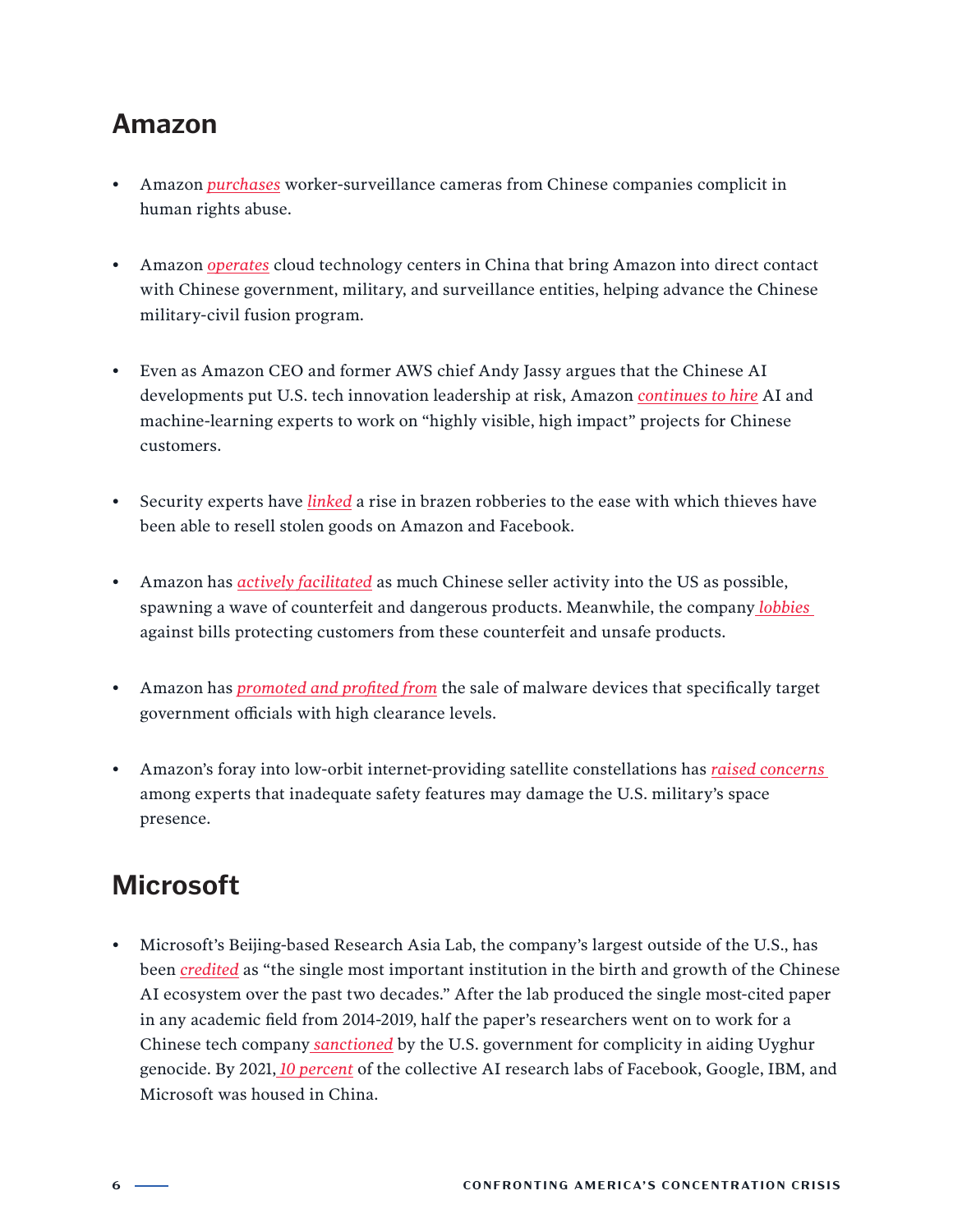- Microsoft *[has built](https://thefederalist.com/2022/02/08/report-shows-how-top-u-s-companies-endanger-the-world-by-transferring-tech-to-china/)* at least 10 data centers in China operated by a Chinese partner firm, meaning that Chinese state authorities have complete access to all data collected at the centers.
- Microsoft has *[maintained](https://thefederalist.com/2022/02/08/report-shows-how-top-u-s-companies-endanger-the-world-by-transferring-tech-to-china/)* "strategic partner" status with a Chinese drone and imaging technology firm even after it was sanctioned by the U.S. government in 2020 for enabling wide-scale human rights abuses.
- Microsoft *[lobbied](https://www.bloomberg.com/news/articles/2019-09-08/microsoft-says-trump-is-treating-huawei-unfairly?sref=q0qR8k34)* on behalf of China's Huawei, saying the U.S. government was treating it "unfairly" for designating the Chinese military-controlled telecom firm as a national security threat. Huawei was founded and run by a former Chinese army technologist.